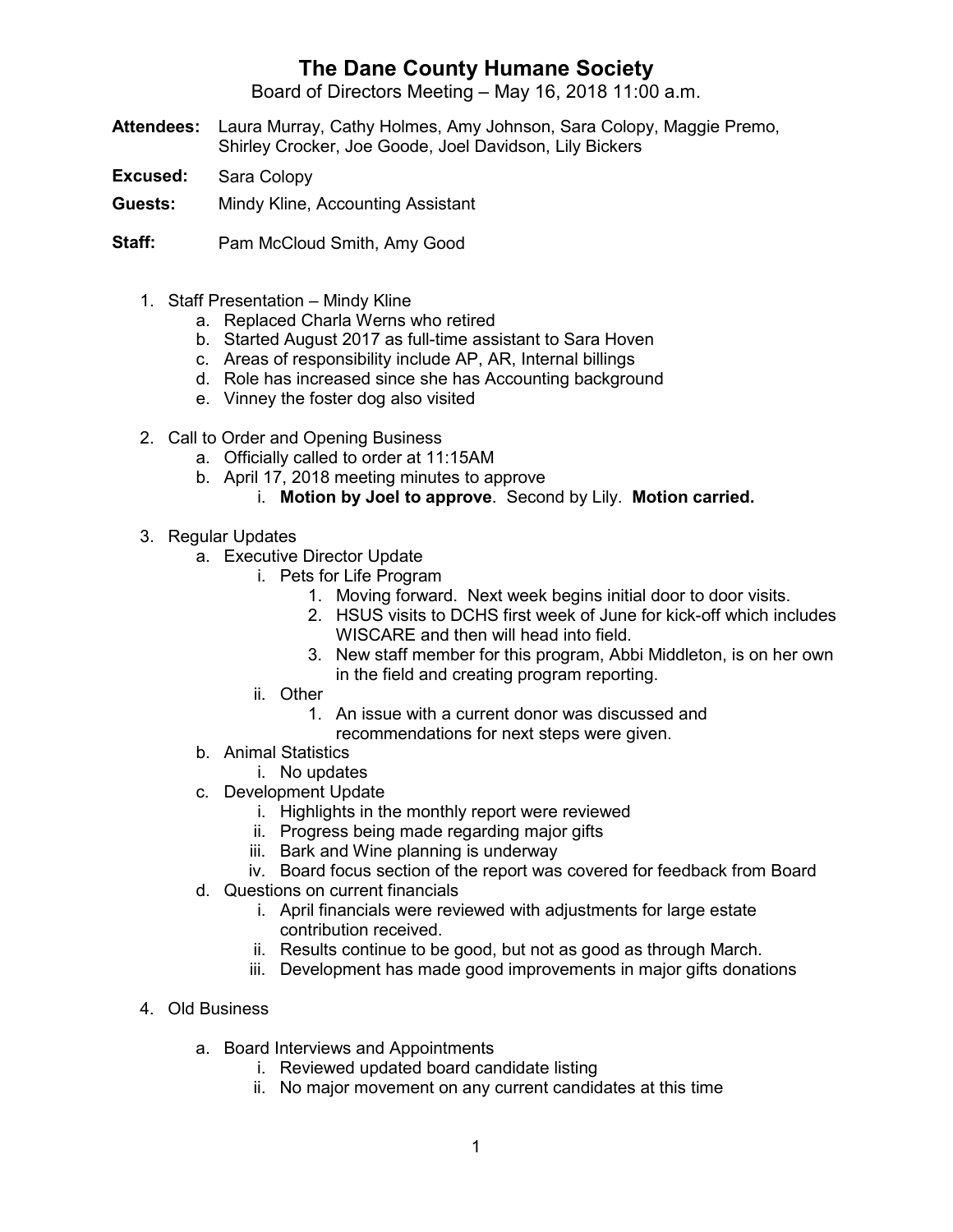## **The Dane County Humane Society**

Board of Directors Meeting – May 16, 2018 11:00 a.m.

- iii. All board members were asked to think of a possible candidate from their contacts
- iv. Maggie Premo will reach out to Pam Hart
- b. Board Committees
	- i. Chairpersons
		- 1. Board Operations committee needs a chairperson
			- a. Cathy will assist the new chair in getting familiar with responsibilities
		- 2. Legislative committee and its role was discussed
			- a. Question was raised regarding how this committee should be re-energized and what goals should it have
			- b. Discussion about the role DCHS should have in relation to **legislation**
			- c. Role of Wisconsin Humane regarding legislation was reviewed
			- d. Joe Goode will present to the Board regarding Wisconsin legislation and the players at the July meeting
			- e. Joel and Maggie will meet with Pam about Wisconsin legislation and help formulate questions and ideas for July presentation by Joe.
	- ii. Board Committee Charter Review Deadline (July 31) Joe
- c. Annual Meeting Update Joe
	- i. 6-27-18
	- ii. Attendance required unless excused (spouses and significant others encouraged to attend)
		- 1. Lily and Laura will not be able to attend
	- iii. Board Members up for election
		- A. Sara Colopy
		- B. Shirley Crocker
- 5. New Business
	- a. Comments on Draft Annual Meeting Minutes (2017)
		- i. Minutes are good to go for meeting
	- b. Board Vision Document Review and Approval
		- i. Everyone will send their thoughts on updates to Cathy by end of Memorial Day weekend.
		- ii. Cathy will try to create updated draft document with this input
	- c. Board Evaluations
		- i. Need to be completed by June  $30<sup>th</sup>$ .
		- ii. Send completed documents to Cathy
	- d. Board Member Agreements
		- i. Also to be completed by June  $30<sup>th</sup>$  and sent to Cathy
- 6. Committee Activity and Charters
	- a. Finance (Cathy)
		- i. Will be at annual meeting to validate ballot counting
	- b. Philanthropy (Lily)
	- c. Nominating (Cathy)